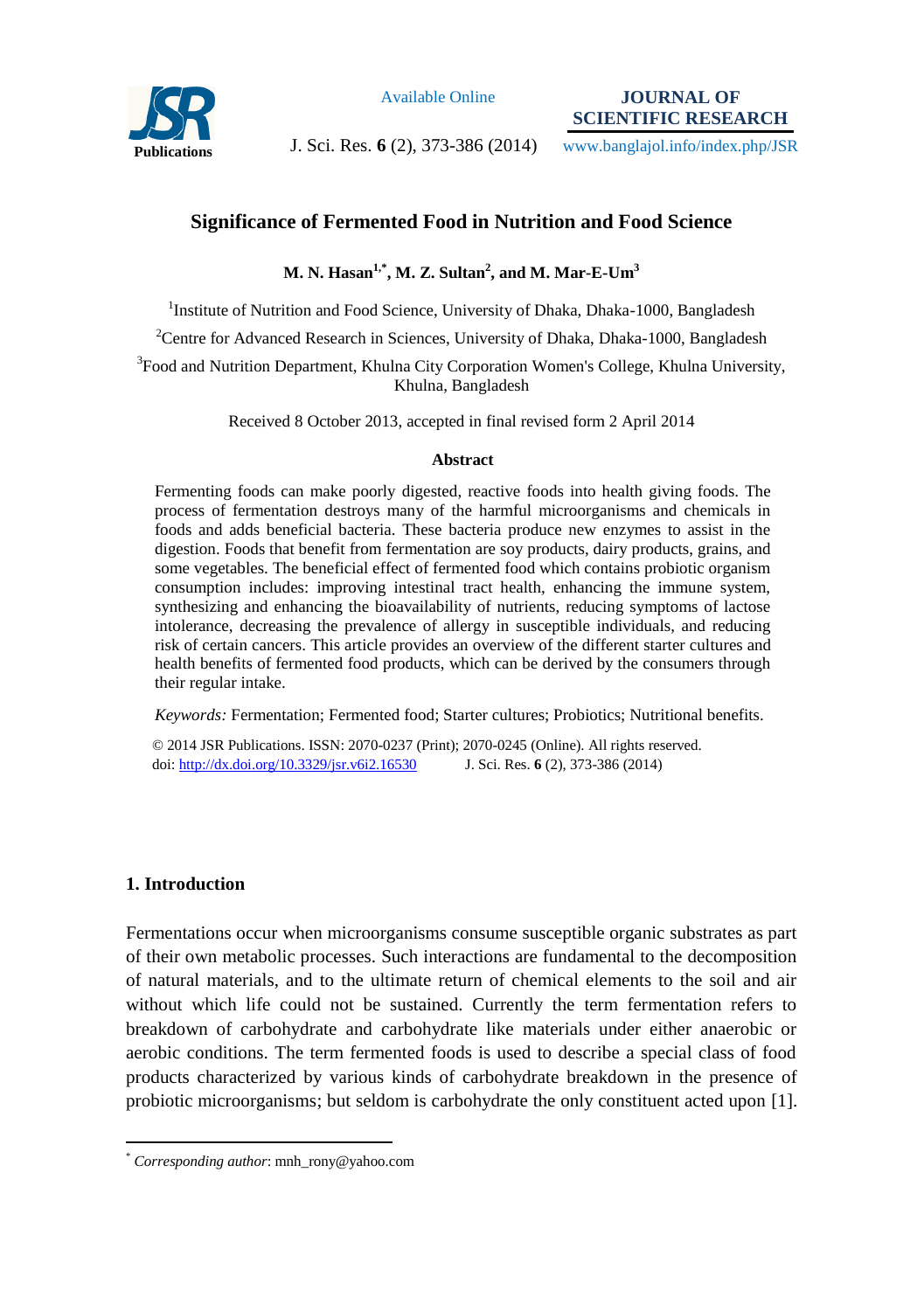#### 374 *Significance of Fermented Food*

Most fermented foods contain a complex mixture of carbohydrates, proteins, fats, and so on; undergoing modification simultaneously, or in some sequence, under the action of a variety of microorganisms and enzymes. In addition to the roles of fermentation in preservation and providing variety to the diet, there are further important consequences of fermentation. Several of the end products of food fermentation, particularly acids and alcohols, are inhibitory to the common pathogenic microorganisms that may find their way into foods, e.g. inability of *Clostridium botulinum* to grow and produce toxin at pH values of  $\leq$ 4.6. When microorganisms ferment food constituents, they yield energy in the process and increase in numbers. To the extent that food constituents are oxidized, their remaining energy potential for human decreases [1]. Compounds that are completely oxidized by fermentation to such end products as  $CO<sub>2</sub>$  and water retain no further energy value. Some of the beneficial effect of fermented food which contains probiotic organism consumption include: (i) improving intestinal tract health; (ii) enhancing the immune system, synthesizing and enhancing the bioavailability of nutrients; (iii) reducing symptoms of lactose intolerance, decreasing the prevalence of allergy in susceptible individuals; and (iv) reducing risk of certain cancers. The mechanisms by which probiotics exert their effects are largely unknown, but may involve modifying gut pH, antagonizing pathogens through production of antimicrobial compounds, competing for pathogen binding and receptor sites as well as for available nutrients and growth factors, stimulating immunomodulatory cells, and producing lactase. The fermenting organisms include LAB (Lactic acid bacteria) such as *Leuconostoc, Streptococcus, Lactobacillus, Enterococcus, Aerococcus* and *Pediococcus* spp. [2, 3]. The yeasts isolated are mainly of the species Saccharomyces*, Kluyeromyces and Debaryomyces*[4]. Moulds have been used mainly in milk and cheese fermentation and include *Penicillium, Mucor, Geotrichium,* and *Rhizopus* species [5, 6]. Some of the microorganisms isolated from fermented food are, however, yet to be identified. In all the foods and beverages examined, LAB is the dominant microorganisms, and therefore, lactic acid fermentation is considered as the major contributor to the beneficial characteristics observed in fermented foods. The numerous fermented food products in Asia can be categorized into five groups: (1) fermented soybean products, (2) fermented fish products, (3) fermented vegetable products, (4) fermented bread and porridges, and (5) alcoholic beverages. Probiotics are involved in all of these fermentations to a varying extent, having either positive or negative effects on the eventual product. Nutrition is known to influence the heath and can thereby modulate resistance to infection. So, our objective of this study is to assess the influence of a fermented food in health of the volunteers.

#### **2. Health Benefit of Fermented Food**

## **2.1.** *Probiotics*

Probiotics are defined as "live microorganisms which when administered in adequate amounts confer a health benefit on the host" [7, 8]. Efficacy of probiotics on survival,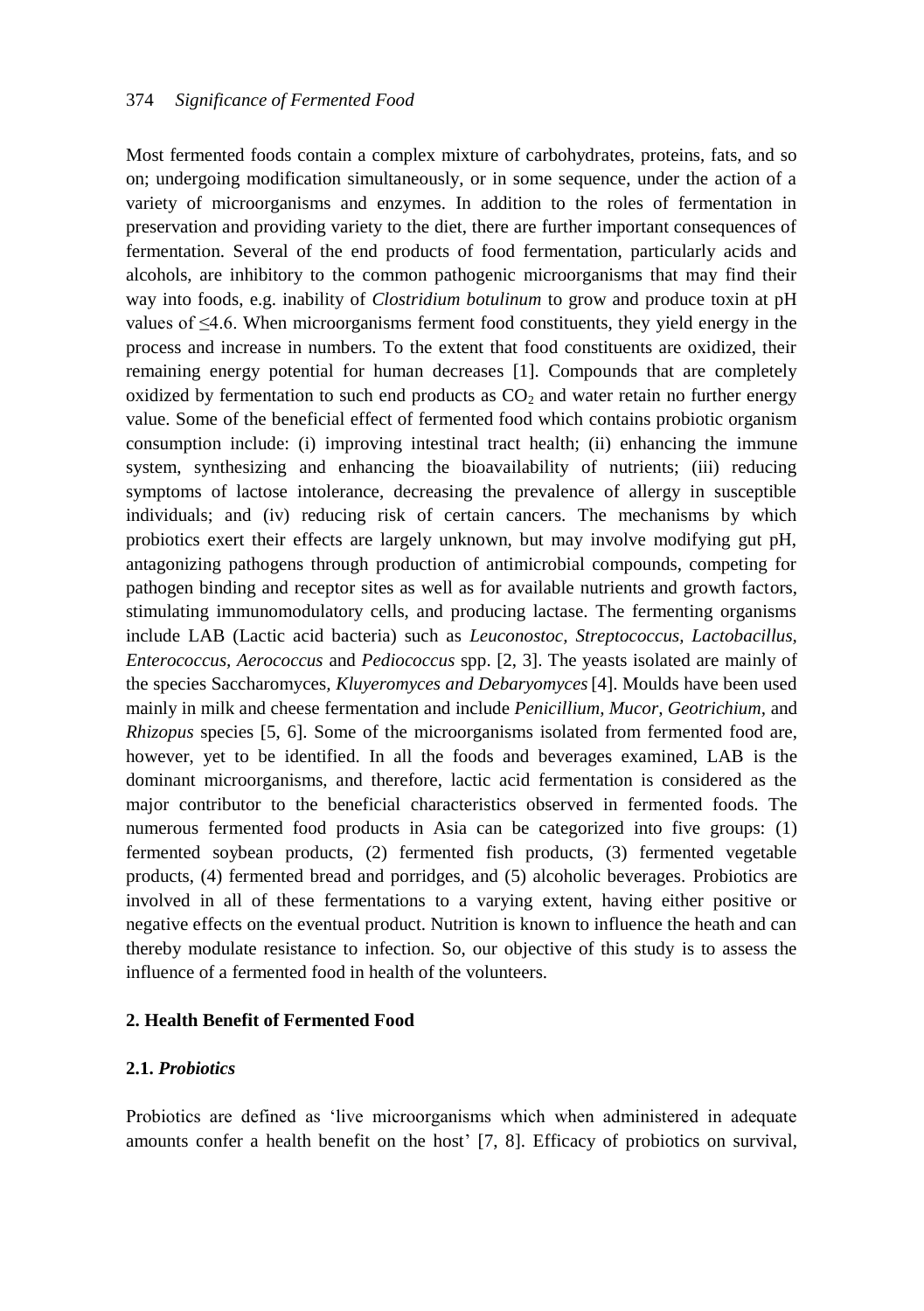growth, biochemical changes and energy utilization performance is immense [9]. Probiotics may be consumed either as food components or as non-food preparations. Probiotic organisms are sold mainly in fermented foods as starter organisms, and dairy products play a predominant role as carriers of probiotics. These foods are well suited to promoting the positive health impact in lactose intolerance, Urinary tract infections in woman, gut function, Traveler"s diarrhea, infantile diarrhea**,** antibiotic associated diarrhea, helicobacter pylori gastritis, inflammatory bowel disease (IBD), irritable bowel syndrome (IBS) and colorectal cancer (CRC), immune function, infant health, atopic disease and atopic dermatitis for probiotics [7]. Health benefits of probiotics have been shown in Fig. 1 [11]. When probiotics are added to fermented foods, several factors must be considered that may influence the ability of the probiotics to survive in the product and become active when entering the consumer"s gastrointestinal tract. These factors include *1*) the physiologic state of the probiotic organisms added (whether the cells are from the logarithmic or the stationary growth phase), *2*) the physical conditions of product storage (e.g. temperature), *3*) the chemical composition of the product to which the probiotics are added (e.g. acidity, available carbohydrate content, nitrogen sources, mineral content, water activity, and oxygen content), and *4*) possible interactions of the probiotics with the starter cultures (e.g. bacteriocin production, antagonism, and synergism). The probiotic bacteria used in commercial products today are mainly members of the genera *Lactobacillus* and *Bifidobacterium*. *Lactobacillus* species from which probiotic strains have been isolated include *L. acidophilus, L. johnsonii, L. casei, L. rhamnosus, L. gasseri,*  and *L. reuteri*. *Bifidobacterium* strains include *B. bifidum, B. longum,* and *B. infantis*. Different yeast species of probiotics are *Saccharomyces cerevisiae, Debaryomyces hansenii, Torulaspora delbrueckii, Kluyveromyces lactis, Kluyveromyces marxianus and Kluyveromyces lodderae* [10]*.*



Fig. 1. Various health benefits from fermented food (probiotics) consumption [11].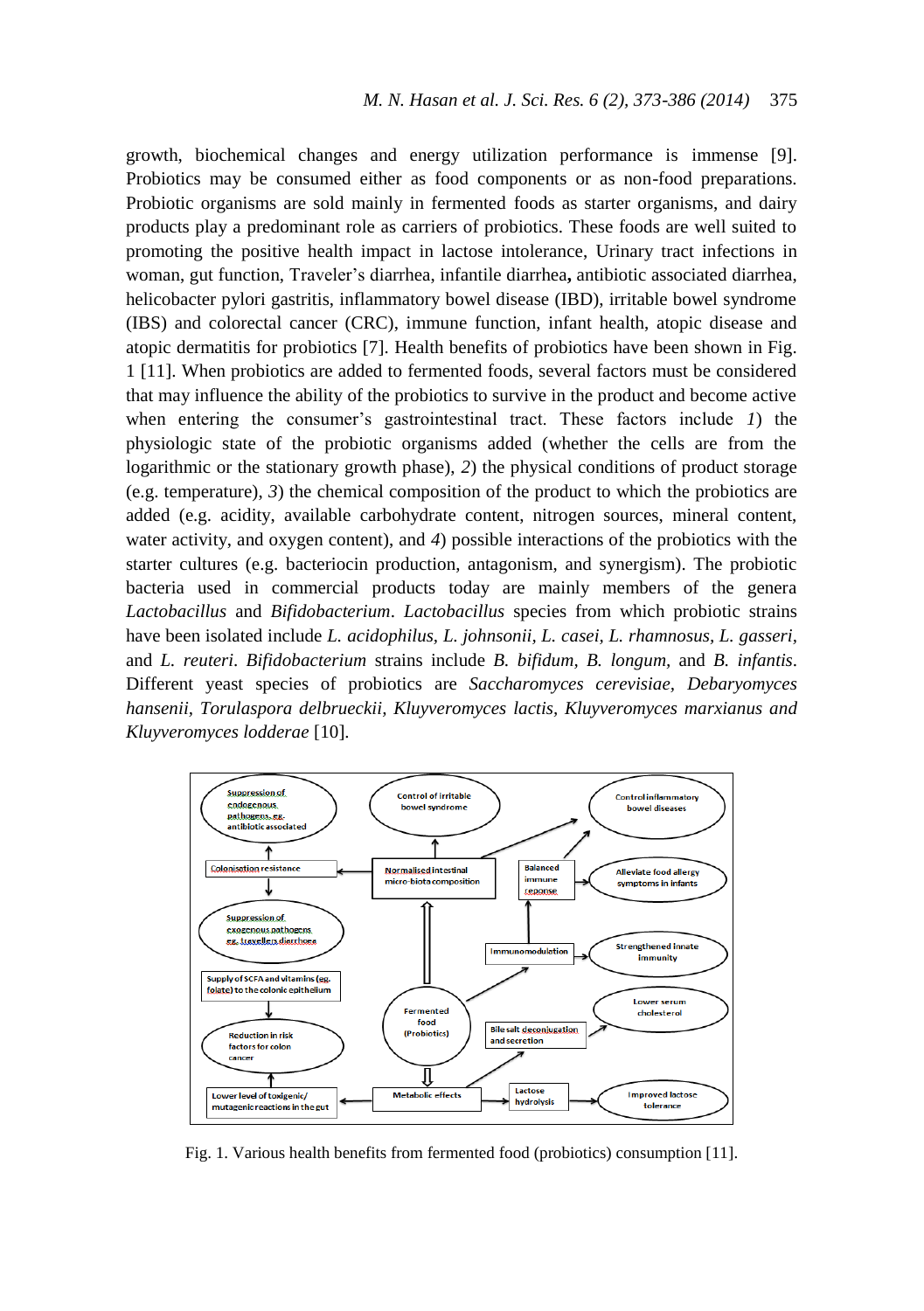## **2.2.** *Preservation*

Preservation of foods by fermentation is a widely practiced from ancient time [12]. Fermentation ensures not only increased shelf life and microbiological safety of a food but also make some foods more digestible and in the case of cassava fermentation reduces toxicity of the substrate. Although many fermentation processes traditionally dependent on inoculation from a previous batch starter cultures were available for many commercial processes such as cheese manufacture thus ensuring consistency of process and product quality. It is anticipated that the contribution of the advances in lactic acid bacteria  $\&$ certain yeast research towards improvement of strains for use in food fermentation will benefit both the consumer and the producer.

#### **2.3.** *Flavor enhancement*

Fermentation makes the food palatable by enhancing its aroma and flavor. These organoleptic properties make fermented food more popular than the unfermented one in terms of consumer acceptance [13]. However, the specific mechanisms by which flavor generated are still subject to investigation.

## **2.4.** *Improvement of nutritional quality*

Fermented foods can be more nutritious than their unfermented counterparts. This can come about in at least three different ways. Microorganisms not only are catabolic, breaking down more complex compounds, but they also are anabolic and synthesize several complex vitamins and other growth factors. The second important way in which fermented foods can be improved nutritionally has to do with the liberation of nutrients locked into plant structures and cells by indigestible materials. This is especially true in the case of certain grains and seeds. Milling process do much to release nutrients from such items by physically rupturing cellulosic and hemicellulosic structures surrounded the endosperm, which is rich in digestible carbohydrates and proteins. Crude milling, however, practiced in many less developed regions, often is inadequate to release the full nutritional value of such plant products; even after cooking; some of the entrapped nutrients may remain unavailable to the digestive process of humans. Fermentation, especially by certain bacteria, yeast and molds, breaks down indigestible coatings and cell walls both chemically and physically. A third mechanism by which fermentation can enhance nutritional value, especially of plant materials, involves enzymatic splitting of cellulose, hemicellulose, and related polymers that are not digestible by humans into simpler sugars and sugar derivatives. Cellulosic materials in fermented foods can be nutritionally improved for humans by the action of microbial enzymes [1]. A number of foods especially cereals are poor in nutritional value, and they constitute the main staple diet of the low income populations. However, lactic acid bacteria (LAB) and yeast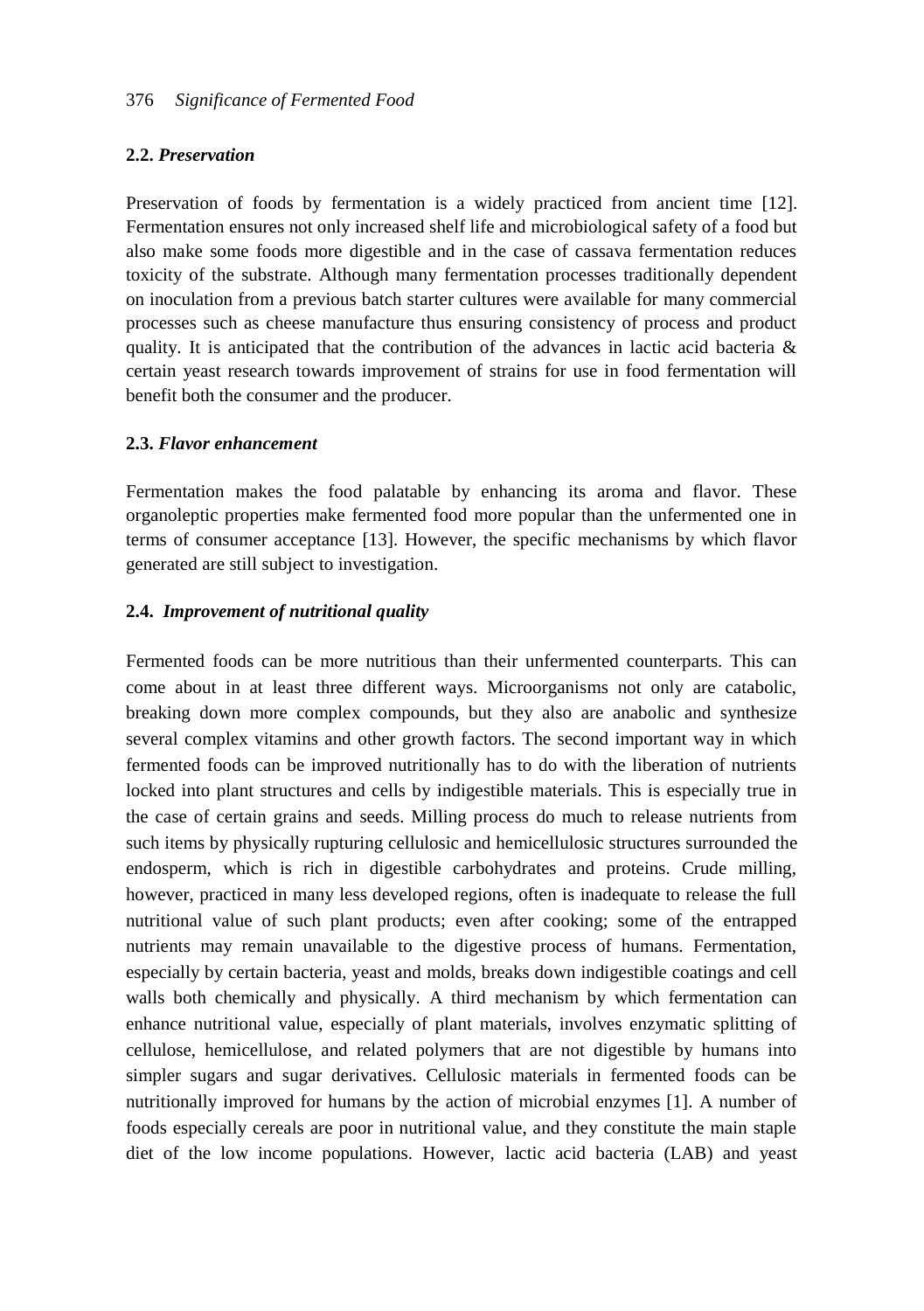fermentation has been shown to improve the nutritional value and digestibility of these foods. The acidic nature of the fermentation products enhances the activity of microbial enzymes at a temperature range of  $22{\text -}25$  °C [14]. The enzymes, which include amylases, proteases, phytases and lipases, modify the primary food products through hydrolysis of polysaccharides, proteins, phytates and lipids respectively. Thus, in addition to enhancing the activity of enzymes, fermentation also reduces the levels of antinutrients such as phytic acid and tannins in food leading to increased bioavailability of minerals such as iron, protein and simple sugars.

#### **2.5.** *Alleviation of lactose intolerance*

The inability to digest lactose in lactase-deficient individuals, or milk sugar, is prevalent worldwide. Consumption of lactose by those lacking adequate levels of lactase produced in the small intestine can result in symptoms of diarrhea, bloating, abdominal pain and flatulence [15]. Milk with cells of *L. acidophilus* aids digestion of lactose by such persons. It has been documented that many lactose intolerant individuals are better able to consume fermented dairy foods, such as yoghurt, with fewer symptoms than the same amount of unfermented counterpart. Fermented food yoghurt was found to be helpful in the digestion of lactose because the lactic acid bacteria used to make yoghurt produce lactase and digest the lactose [16].

#### **2.6.** *Improvement of immunity system*

The immune system acts to protect the host from infectious agents and a variety of noxious agents existing in the environment [17]. In principle, the immune system has two functional divisions: the innate and the acquired. Both components involve various bloodborne factors (complement, antibodies, and cytokines) and cells. A variety of secondary plant metabolites including polyphenols produced from fermented food might also contribute to the beneficial effects. Regulat is produced by cascade fermentation with several fermentation steps involving five different strains of Lactobacillus. Polyphenols are prominent in the resulting macerate and published data have shown the antioxidative and immunemodulating potential in vitro. Several in vitro and in vivo studies have shown that polyphenols such as flavonoids have antioxidative and immunomodulatory actions. The high content of polyphenols might therefore be at responsible for the bioactive effects of Regulat [18]. The trial was to identify a suitable marker that could be used to obtain significant insight into the complex network of immune function, inflammation, and the redox state and the impact of Regulat as well as fermented foods in healthy subjects [17]. There are several studies indicating the stimulation of the host cell immunity, both innate and adaptive immunity, by *S. cerevisiae* var. *boulardii* in response to pathogen infections.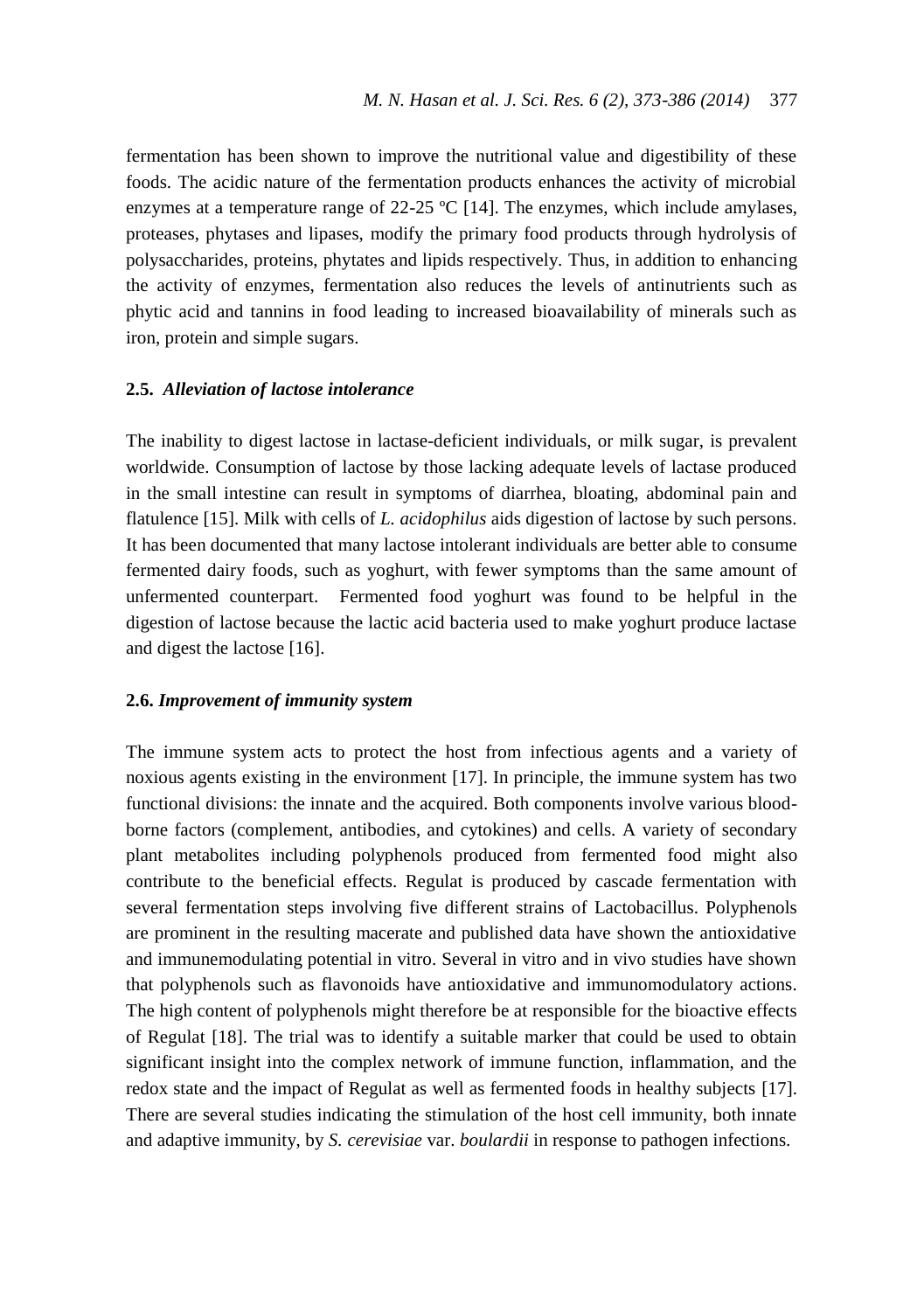## **2.7.** *Maintenance of epithelial barrier integrity*

The intestinal and upper reproductive tract are lined by a continuous monolayer of columnar epithelial cells that is responsible for maintaining the physical and functional barrier to harmful microorganisms, such as bacteria and their products, including bacterial toxins as well as commensal organisms. The preservation of the barrier function is dependent on the intactness of apical plasma membrane on the epithelial cells as well as the intercellular tight junctions. The disruption of the tight junctions can cause increased permeability, leading to "leakiness" such that normally excluded molecules can cross the mucosal epithelium by paracellular permeation, and could lead to inflammatory conditions in the mucosa. Various pathogenic organisms have developed strategies to either infect or traverse through the epithelial cells at mucosal surfaces, as part of the strategy to establish infection in the host [19]. It has been shown that exposure of different strains of *S. cerevisiae* (human epithelial colorectal adenocarcinoma cell lines) increased the transepithelial electrical resistance (TER) across polarized monolayers of cells [18]. In another study, infection of T84 cells with enteropathogenic *E. coli* reduced the monolayer transepithelial resistance and distribution of tight-junction-associated protein *Zonula occludens* was altered, which caused disruption of epithelial barrier structure [20].

#### **2.8.** *Prevention of toxic effects of mycotoxins*

Mycotoxins are secondary metabolites produced by fungi belonging mainly to the Aspergillus, Penicillium and Fusarium genera. Agricultural products, food and animal feeds can be contaminated by these toxins and lead to various diseases in humans and livestocks [21]. Contamination of agricultural products by mycotoxins is a worldwide dilemma. The most important mycotoxins are the aflatoxins, ochratoxins, fumonisins, deoxynivalenol, zearalenone and trichothecenes [22]. Various fermented food microorganisms are able to some extent and with varied efficiency to degrade mycotoxins to less- or non-toxic products. Inhibition of mycotoxin absorption in the gastrointestinal tract is another way to prevent the toxic effects of mycotoxins. There has been increased interest in the use of mycotoxin binding agents, e.g. yeasts and yeast-derived from fermented food products, which can be added to the diet to bind mycotoxins. *S. cerevisiae*  has the ability to bind mycotoxins [23]. The mechanism of detoxification by yeast is due to the adhesion of mycotoxins to cell-wall components.

#### **2.9.** *Bioavailability of nutrient*

Beneficial functions of probiotic microorganism like yeasts are improvement of bioavailability of minerals through the hydrolysis of phytate, folate biofortification and detoxification of mycotoxins due to surface binding capacity of the yeast cell wall. Nowadays, the products of modern yeast biotechnology form the backbone of many commercially important sectors, including foods, beverages, pharmaceuticals, industrial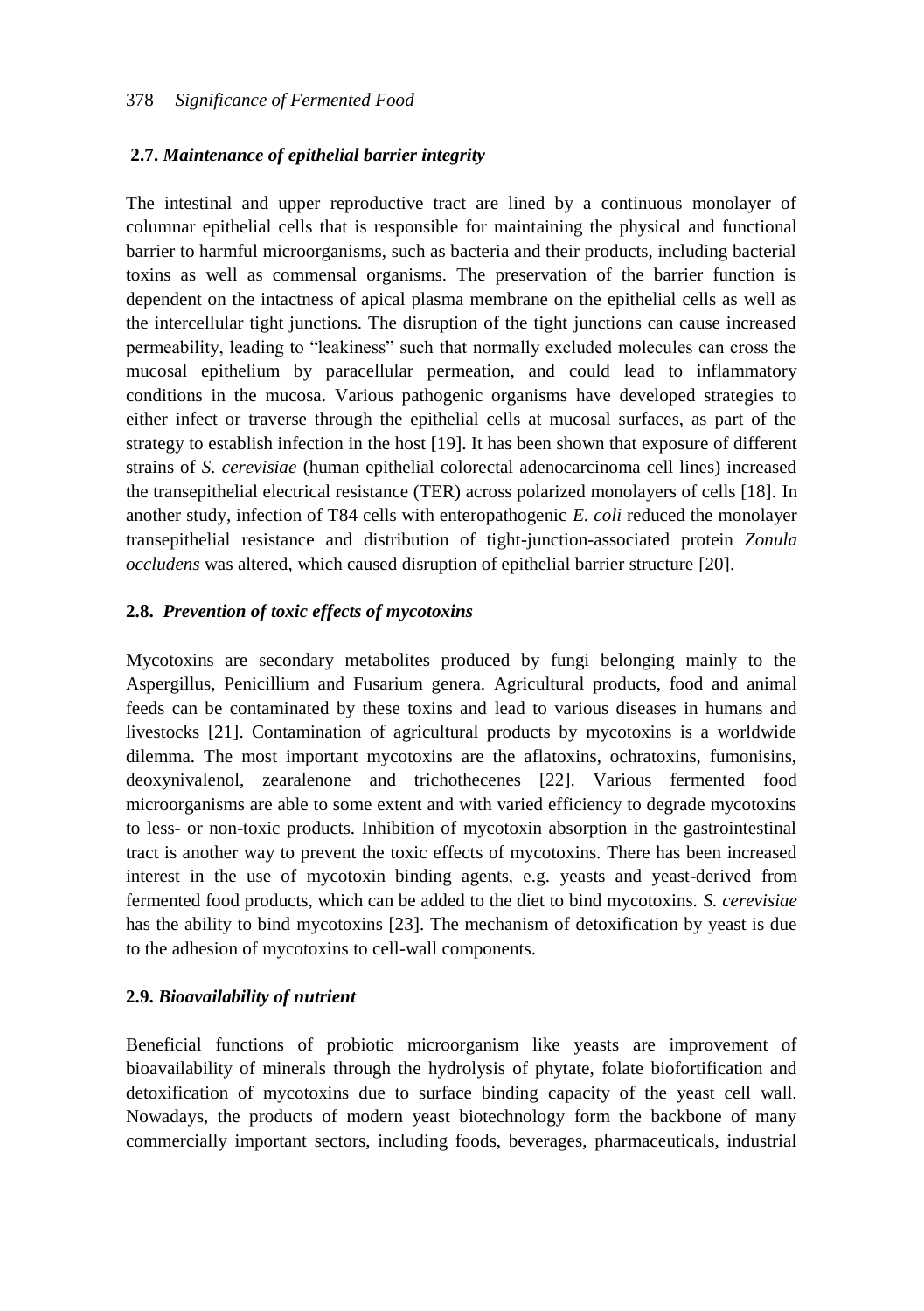enzymes and others. *S. cerevisiae*, which according to EFSA (The European Food Safety Authority) has a QPS (Qualified Presumption of Safety) status [24], is the most common yeast used in food fermentation where it has shown various technological properties. Yeasts do also play a significant role in the spontaneous fermentation of many indigenous food products. A review on *S. cerevisiae* in African fermented foods has been provided by Jespersen [25]. However, there are other reported effects such as enrichment of foods with prebiotics as fructooligosaccharides [26], lowering of serum cholesterol [27], antioxidative properties, antimutagenic and antitumor activities [28] etc. Additional information on health significance and food safety of yeasts in foods and beverages can be obtained from Fleet and Balia [31]. There is a great interest in finding yeast strains with probiotic potential. Different yeast species such as *D. hansenii, T. delbrueckii* [29]*, K. lactis, K. marxianus and K. lodderae* have shown tolerance to passage through the gastrointestinal tract or inhibition of enteropathogens [30]. However, *S. boulardii* is the only yeast with clinical effects and the only yeast preparation with proven probiotic efficiency in double-blind studies [31]. *S. boulardii*, isolated from litchi fruit in Indochina by Henri Boulard in the 1920s, is commonly used as probiotic yeast especially in the pharmaceutical industry and in a lyophilized form for prevention and treatment of diarrhoea. In a study conducted by Jespersen [25] on commercial strains of *S. boulardii,* it was found that the *S. boulardii* strains morphologically and physiologically could be characterized as *S. cerevisiae.*

#### **2.10.** *Folate biofortification*

Folates (vitamin B9) are the essential cofactors in the biosynthesis of nucleotides and therefore crucial for the cellular replication and growth. Plants, yeast and some bacterial species in fermented food contain the folate biosynthesis pathway and produce natural folates, but mammals lack the ability to synthesize folate and they are therefore dependent on sufficient intake from the diet [23]. *S. cerevisiae* is a rich dietary source of native folate and produces high levels of folate per weight [32].

Before discussing anything else the major beneficial effects of yeasts in fermented food are given in Table 1 [33].

## **2.11.** *Biodegradation of phytate*

Fermented food has the ability to biodegrade the phytic acid. Phytic acid or phytate (*myo*inositol hexakisphosphate, IP6) is the primary storage form of phosphorus in mature seeds of plants and it is particularly abundant in many cereal grains, oilseeds, legumes, flours and brans. Phytate has a strong chelating capacity and forms insoluble complexes with divalent minerals of nutritional importance such as iron, zinc, calcium and magnesium. Phytases are widespread in various microorganisms including filamentous fungi, Grampositive and Gram-negative bacteria and yeasts [34]. Yeasts or yeast phytases can be applied for pre-treatment of foods to reduce the phytate contents or they can be utilized as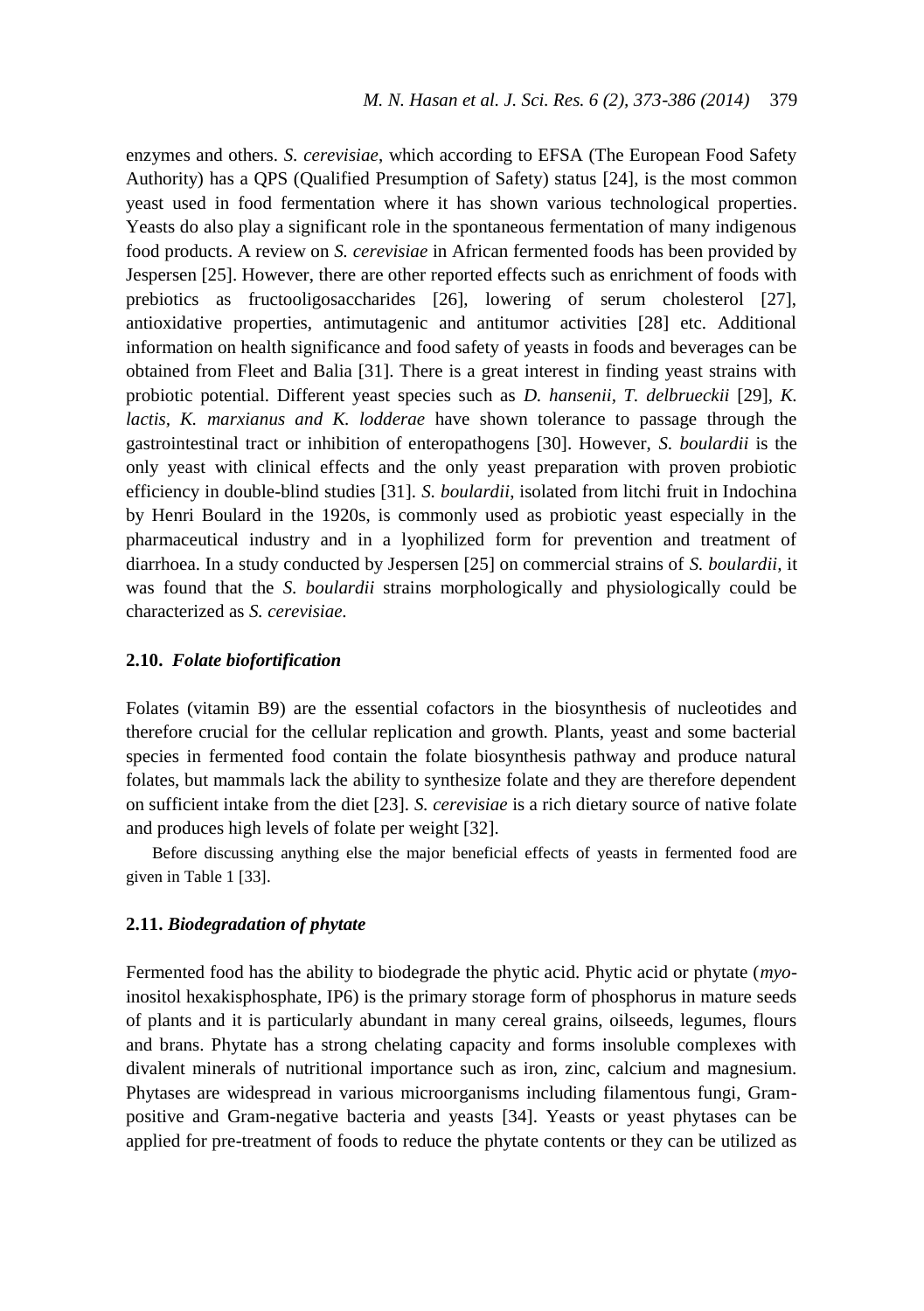## 380 *Significance of Fermented Food*

food supplement in order to hydrolysis the phytate after digestion. The phytase activities of yeast during bread making for reduction of phytate content of bread have been examined [34].

| Activity                     | Yeast species                                                                                                                                                                                                                                                                                                                                                                                                               | Heath effects                                                                                                                                                                                                                              |
|------------------------------|-----------------------------------------------------------------------------------------------------------------------------------------------------------------------------------------------------------------------------------------------------------------------------------------------------------------------------------------------------------------------------------------------------------------------------|--------------------------------------------------------------------------------------------------------------------------------------------------------------------------------------------------------------------------------------------|
| Probiotic effect             | S. cerevisiae var. boulardii                                                                                                                                                                                                                                                                                                                                                                                                | Effect on enteric bacterial<br>pathogen, maintenance of<br>epithelial barrier integrity, anti-<br>inflammatory effects, effects on<br>immune response, trophic effects<br>on intestinal mucosa, clinical<br>effects on diarrheal diseases. |
| Biodegradation               | S. cerevisiae; S. kluyveri;                                                                                                                                                                                                                                                                                                                                                                                                 | Nutritional importance, <i>i.e.</i> ,                                                                                                                                                                                                      |
| of                           | Schwanniomyces castellii; D. castellii;                                                                                                                                                                                                                                                                                                                                                                                     | bioavailability of divalent                                                                                                                                                                                                                |
| phytate                      | Arxula adeninivorans;<br>P. anomala; P. rhodanensis; P.<br>spartinae;                                                                                                                                                                                                                                                                                                                                                       | minerals such as iron, zink,<br>calcium and magnesium.                                                                                                                                                                                     |
|                              | Cryptococcus laurentii; Rhodotorula<br>gracilis;                                                                                                                                                                                                                                                                                                                                                                            |                                                                                                                                                                                                                                            |
|                              | T. delbrueckii; K. lactis; C. krusei                                                                                                                                                                                                                                                                                                                                                                                        |                                                                                                                                                                                                                                            |
|                              | (Issatchenkia orientalis) and Candida<br>spp.                                                                                                                                                                                                                                                                                                                                                                               |                                                                                                                                                                                                                                            |
| Folate<br>biofortification   | S. cerevisiae; S. bayanus; S. paradoxus;<br>S. pastorianus; Metschnikowia<br>lochheadii:<br>D. melissophilus; D. vanrijiae var.<br>vanrijiae;<br>D. hansenii; P. philogaea; Kodamaea<br>anthophila; Wickerhamiella lipophilia;<br>C. cleridarum and C. drosophilae; C.<br>milleri and T. delbrueckii; S. exiguous<br>and C. lambica; P. anomala and C.<br>glabrata<br>K. marxianus and C. krusei (I.<br><i>orientalis</i> ) | Prevention of neural tube defects<br>in the foetus, megaloblastic<br>anaemia, reduction of the risk for<br>cardiovascular disease, cancer and<br>Alzheimer's disease.                                                                      |
| Degradation of<br>mycotoxins | S. cerevisiae; Phaffia rhodozyma and<br>Xanthophyllomyces dendrorhous                                                                                                                                                                                                                                                                                                                                                       | Antitoxic in some degree.                                                                                                                                                                                                                  |
| Absorption of<br>mycotoxins  | S. cerevisiae                                                                                                                                                                                                                                                                                                                                                                                                               | Antitoxic.                                                                                                                                                                                                                                 |

Table 1. Overview of the major beneficial effects of yeasts in fermented food [33].

## **2.12.** *Intestinal pH balance*

A healthy large intestine (or colon) has a slightly acidic pH, which tends to inhibit or destroy putrefactive bacteria. Putrefactive bacteria can produce foul smelling wind and are damaging to health when present in large numbers in the intestine. Naturally fermented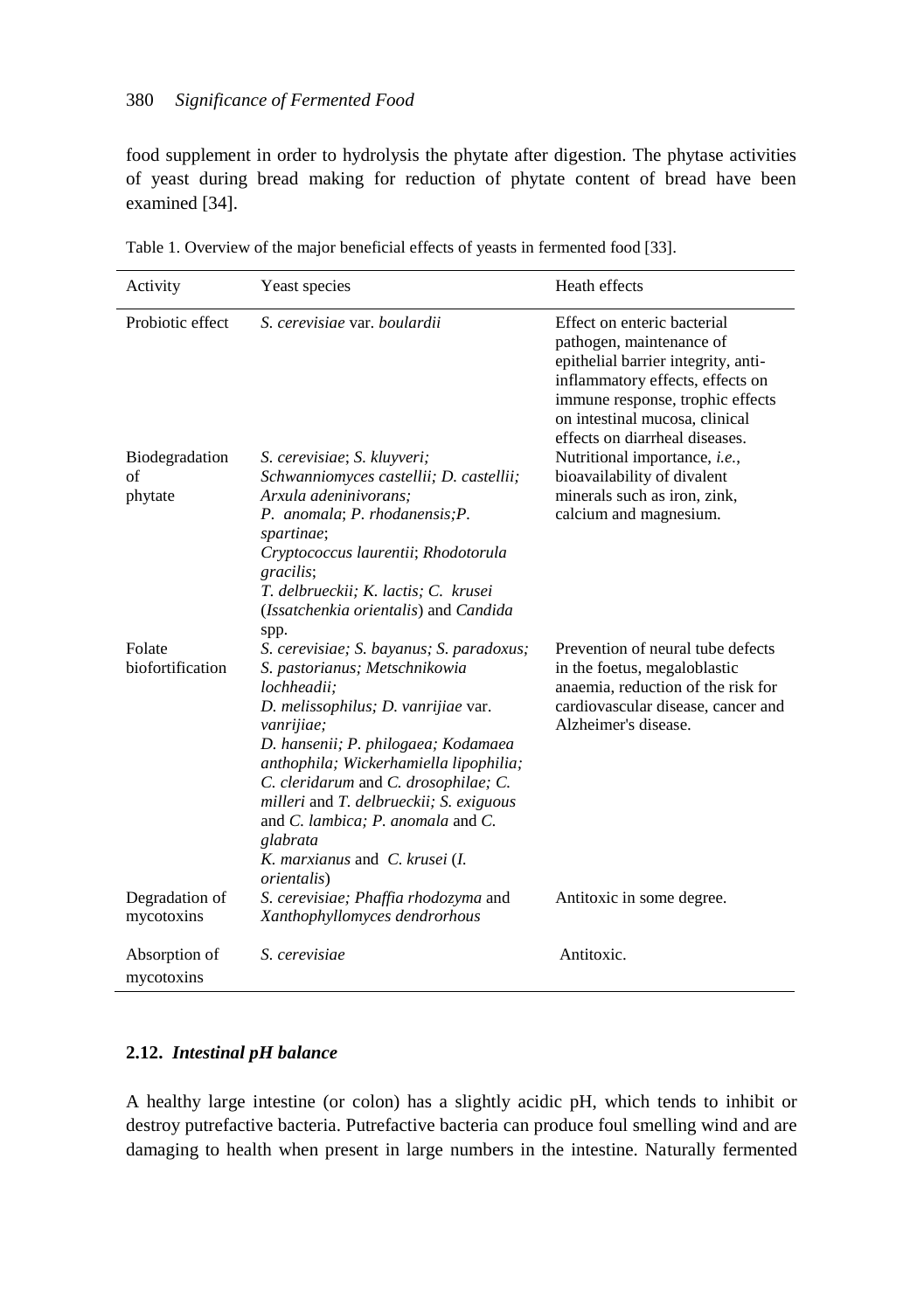foods contain active Lactobacilli bacteria that produce lactic acid, and many other beneficial bacteria and yeasts that also produce acids, which help to keep the large intestine pH at a healthy level. An acidic pH and a healthy population of friendly bacteria will inhibit the growth of undesirable bacteria, moulds, mould spores and yeasts, particularly Candida [34].

## **2.13.** *Improvement of digestion and the digestibility of foods*

Healthy bacteria found in naturally fermented foods produce enzymes that can break down foods present in the intestines, thus making the nutrients easier absorption. Furthermore, the beneficial bacteria also produce vitamins such as the water soluble vitamin B and C, making the fermented food richer in nutrients. Yoghurt is a prime example. It is easier to digest than the milk it is made from, and richer in water soluble vitamins [35].

#### **2.14.** *Protection against infection*

Gastrointestinal infections including diarrhoea result from a change in the gut microflora caused by an invading pathogen. It is suggested that viable lactic acid bacteria interfere with the colonization and subsequent proliferation of food borne pathogens, thus preventing the manifestation of infection [36]. *L. bulgaricus*, *L. acidophilus*, *S. thermophilus* and *B. bifidum* have been implicated in this effect. The beneficial effects of lactic acid bacteria and cultured milk products have also been attributed to their ability to suppress the growth of pathogens either directly or through production of antibacterial substances. Antibiotics have been reported to kill normal bacteria as well, often resulting in disruption of the bacterial flora, leading to diarrhoea and other intestinal disturbances. Replenishing the flora with normal bacteria during and after antibiotic therapy seems to minimize disruptive effects of antibiotic use. Fermented food have been reported to effective in prevention of various gastrointestinal infections [37]. There are reports of benefits for sufferers of rotavirus infection, traveler"s diarrhoea & antiobiotic induced diarrhea.

#### **2.15.** *Anticarcinogenic effect*

It has been reported that fermented food products can work against certain types of cancers. Animal studies have shown that lactic acid bacteria exert anticarcinogenic effect either by prevention of cancer initiation or by suppression of initiated cancer. Anticarcinogenic effects of yoghurt and milk fermented with *L. acidophilus* have been reported in mice. Different potential mechanisms by which lactic acid bacteria exert antitumor effects have been suggested such as changes in faecal enzymes thought to be involved in colon carcinogenesis, cellular uptake of mutagenic compounds, reducing the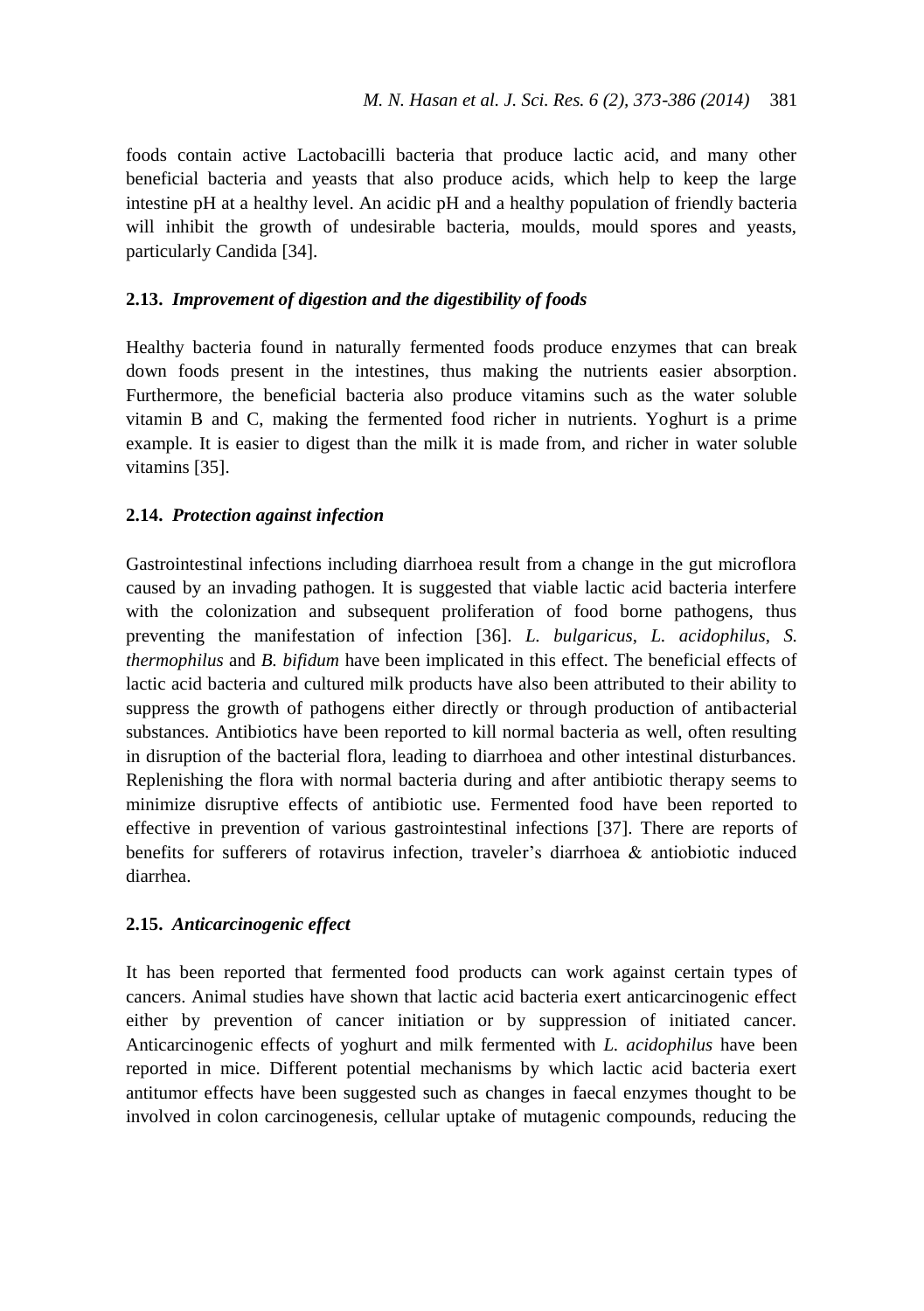mutagenicity of chemical mutagens and suppression of tumors by improving immune response [38].

# **2.16.** *Antihypertensive activity*

Casein hydrolysate, produced by an extracellular proteinase from *L. helveticus* (CP790) has been reported to show antihypertensive activity in rats. Two antihypertensive peptides have also been purified from sour milk fermented with *L. helveticus* and *S. cerevisiae* starter cultures. These two peptides inhibit angiotensin-converting enzyme that converts angiotensinogen I to angiotensinogen II, which is a potent vasoconstrictor [39]. It has been reported that consumption of certain lactobacilli, or products made from them, may reduce blood pressure in mildly hypertensive people.

# **2. 17.** *Lowering of serum cholesterol*

Reports indicate that fermented food products to have hypocholesteraemic effect. It is suggested that intake of large quantities of fermented milk furnish factors that impair the synthesis of cholesterol. It has been found that *L. acidophilus* has exhibited the ability to lower serum cholesterol levels [40]. This promotes the potential healthful aspects of dairy products fermented with *L. acidophilus* (or other lactic acid bacteria), since hypercholestermia is considered to be one of the major factors contributing to cardiovascular disease.

## **2.18.** *Food security and cultural importance*

Fermentation technologies play an important role in ensuring the food security of millions of people around the world, particularly marginalized and vulnerable groups [41]. This is achieved through improved food preservation, increasing the range of raw materials that can be used to produce fermented food products and removing anti-nutritional factors to make food safe to eat. Moreover, there exist many examples of fermentation by-products which can be safely fed to nutritionally supplement livestock, thereby further strengthening the livelihood system. Well known examples include the by-products of brewing, such as "brewers grains" and dried yeast. These provide a good source of undegradable protein and water soluble vitamins, but need to be stored cool and fed within a week, or otherwise ensiled, to prolong their shelf-life (FAO, 1999) [42]. Fermentation is a cheap and energy efficient means of preserving perishable raw materials, which is accessible to even the most marginalized, landless, physically incapacitated rural, peri-urban and urban poor. Following harvest, fruit and vegetables, for example begin to deteriorate, especially in the humid tropics where the prevailing environmental conditions accelerate the process of decomposition. There are several options for preserving fresh fruit and vegetables including drying, freezing, canning and pickling, but many of these are inappropriate for use on the small scale: for example,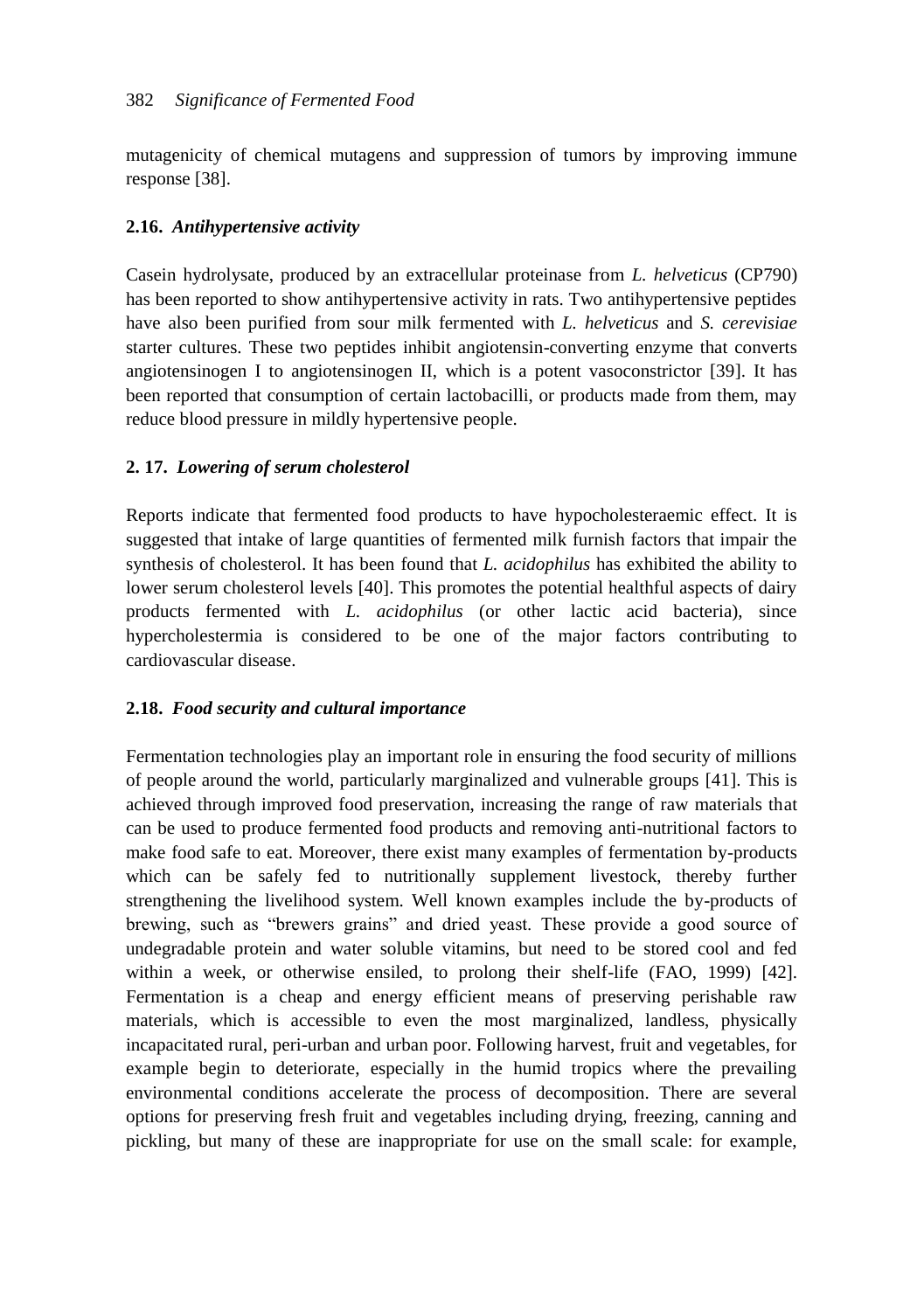small-scale canning of vegetables can have serious food safety implications given contamination with botulism (a possibility); but freezing fruit and vegetables is not economically viable at the small-scale [43]. Fermentation however, requires very little sophisticated equipment, either to undertake or subsequently store the fermented product, and has had a major impact on nutritional habits, traditions, and culture. As such, traditional fermentation still serves as a substitute for refrigeration or otherwise safekeeping of food, and is also directly utilized to make good of edible leftovers.

## **3. Discussion**

There is need to educate the people on the need of consuming fermented foods for food security and safety. Safety is of paramount importance. Personal hygiene should be practiced to complement the overall benefits of fermented foods. The greatest drawback in the development of fermented food products in the developing countries that many products are produced under primitive conditions, resulting in low yield and poor quality, including short shelf-life [44]. Other problems include the lack of appeal in the presentation and marketing of the food products, as well as the fact that the processes are often laborious and time-consuming. The technology needs to be improved through research to advance its potential for food safety and nutritional value. The challenge is to ensure that technology is used to add value to such products, such as increased shelf-life, flavor and appealing packaging and labeling. Old ferments are not an efficient way of preserving the LAB probiotic organisms as poor survival has been reported in these products. Yeasts and LAB are used in preparation of human foods and beverages, where they besides having Technological functions confer different beneficial effects on human health and well-being. Among these, the most well known is the probiotic effect, which has been proven for *S. cerevisiae* and LAB species*.* By choosing appropriate yeast and LAB strains as starter cultures and using optimized food processing techniques, it is possible to improve the nutritional value of foods in general. They do have a more diverse enzymatic profile, appear to have a more versatile effect on the immune system, do provide protection against pathogenic bacteria and toxic compounds by surface binding and appear to be better suited for nutritional enrichment and delivery of bio-active molecules. Besides, yeast is much more robust than lactic acid bacteria which make them easier to produce and to distribute, especially in less developed areas. It is therefore encouraged that additional efforts are placed on exploring the health beneficial effects of fermented food.

#### **4. Conclusion**

The fermented foods offer tremendous potential for promoting health, improving nutrition and reducing the risk of various diseases worldwide. Usually, eight reasons considered as useful for fermented foods: (a) Fermented foods improve digestion, (b) fermented foods restore the proper balance of bacteria in the gut, (c) raw fermented foods are rich in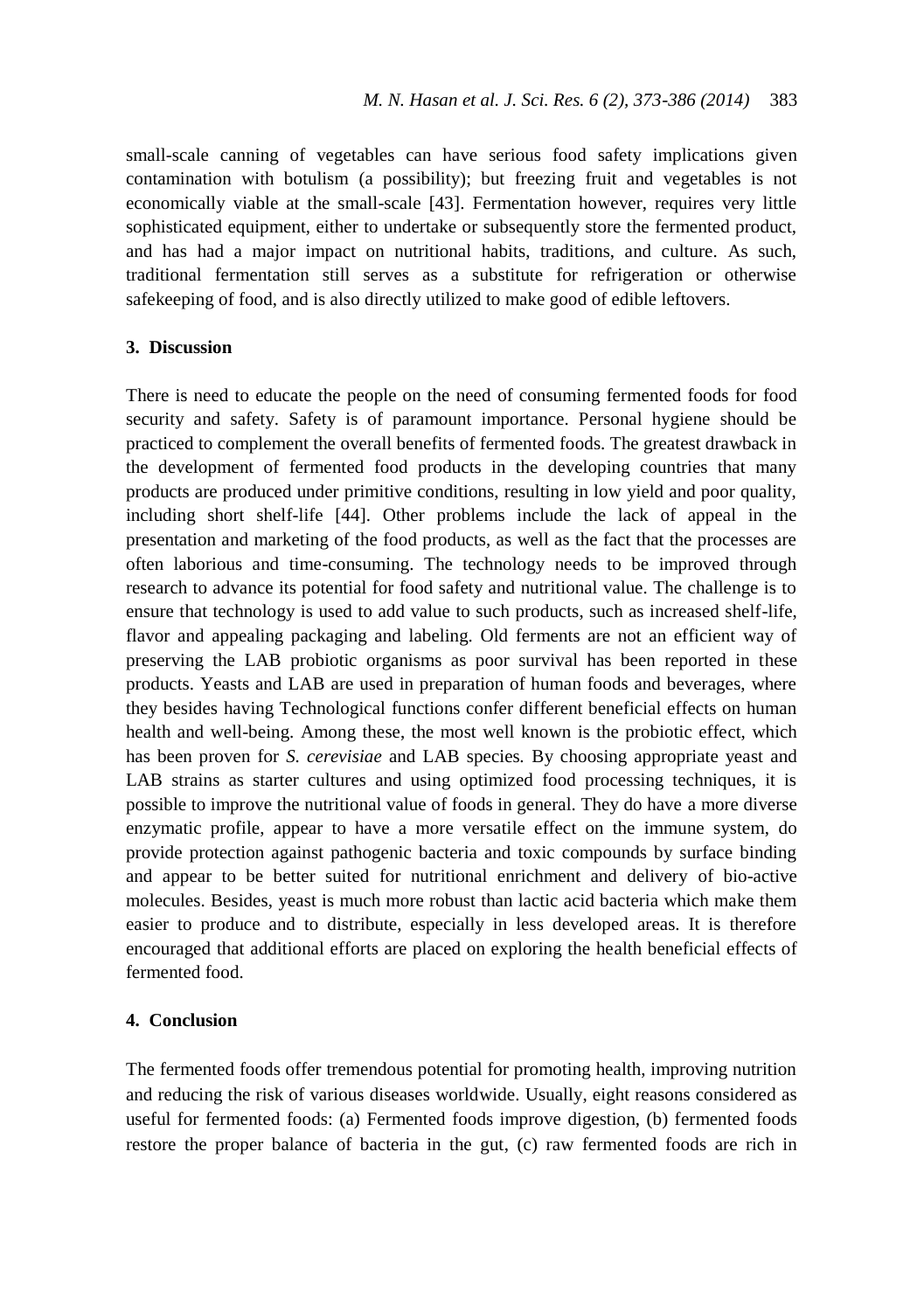enzymes, (d) fermented foods actually increase the vitamin content, (e) eating fermented foods help us to absorb the nutrients we are consuming. (f) fermented foods help to preserve it for longer period of time, (g) fermented food is inexpensive and (h) fermented food increases the flavor [45]. Advances in fermented food production, technology have led to a variety of products that suit diverse cultural tastes. Infants, children, adults and elderly can consume fermented foods for their good taste and their general nutritional value. Those with special medical needs can turn to fermented foods to provide added nutrition, soothe intestinal disorders, improve immune function and optimize gut ecology. Fermented foods show particular promise in reducing the incidence of malnutrition, lactose intolerance, diarrhea and food security. Although fermented foods are generally safe, and in the view that certain antimicrobial factors are present, lack of standardization in the methods used, the environment and the hygiene of the people that prepare them, will determine the quality of the product. As evidence of the health benefits of fermented food products mounts, and modern production makes these products available to world populations, one can anticipate that the consumption of fermented food products, will reach a new milestones.

#### **References**

- 1. N. N. Potter and J. H. Hotchkiss (CBS Publishers and Distributors, New Delhi, 2006) pp. 264- 277.
- 2. S. Moslehi-Jenabian, L. L. Pedersen, and L. Jespersen, Nutrients **2**, 449 (2010). <http://dx.doi.org/10.3390/nu2040449>
- 3. A. Blandino, M. E. Al-Aseeri, S. S. Pandiella, D. Cantero, and C. Webb, Food Res. Intern. **36** (6), 527 (2003). [http://dx.doi.org/10.1016/S0963-9969\(03\)00009-7](http://dx.doi.org/10.1016/S0963-9969%2803%2900009-7)
- 4. R. J. Jones, H. M. Hussein, M. Zagorec, G. Brightwell, and J. R. Tagg, Food Microbiol. **25** (2), 228 (2008). <http://dx.doi.org/10.1016/j.fm.2007.11.001>
- 5. J. T. M. Wouters, E. H. E. Ayad, J. Hugenholtz, and G. Smit, Intern. Dairy J. **12** (2-3), 91 (2002). [http://dx.doi.org/10.1016/S0958-6946\(01\)00151-0](http://dx.doi.org/10.1016/S0958-6946%2801%2900151-0)
- 6. J. Varga, Z. Péteri, K. Tábori, J. Téren, and C. Vágvölgyi, Intern. J. Food Microbiol. **99** (3), 321 (2005). <http://dx.doi.org/10.1016/j.ijfoodmicro.2004.10.034>
- 7. K. J. Heller, Am. J. Clin. Nutr., Heller-374S-9S (2001).
- 8. FAO/WHO Expert Consultation Report, Evaluation of health and nutritional properties of powder milk and live lactic acid bacteria (Geneva, Switzerland, 2001).
- 9. C. Seenivasan, S. Radhakrishnan, T. Muralisankar, and P. S. Bhavan, J. Sci. Res. **4** (3), 729 (2012).<http://dx.doi.org/10.3329/jsr.v4i3.10193>
- 10. M. Psani and P. Kotzekidou, World J. Microbiol. Biotech. **22**, 1329 (2006). <http://dx.doi.org/10.1007/s11274-006-9180-y>
- 11. E. Caplice and G. F. Fitzgerald, Intern. J. Food Microbiol. **50**, 131 (1999). [http://dx.doi.org/10.1016/S0168-1605\(99\)00082-3](http://dx.doi.org/10.1016/S0168-1605%2899%2900082-3)
- 12. S. Parvez, K. A. Malik, S. Ah Kang, and H.-Y. Kim, J. Appl. [Microbiol.](http://onlinelibrary.wiley.com/journal/10.1111/%28ISSN%291365-2672) **[100](http://onlinelibrary.wiley.com/journal/10.1111/%28ISSN%291365-2672)** (6), 1171 (2006). <http://dx.doi.org/10.1111/j.1365-2672.2006.02963.x>
- 13. A. Blandino, M. E. Al-Aseeri, S. S. Pandiella, D. Cantero, and C. Webb, Food Res. Intern. **36** (6), 527 (2003). [http://dx.doi.org/10.1016/S0963-9969\(03\)00009-7](http://dx.doi.org/10.1016/S0963-9969%2803%2900009-7)
- 14. M. P. Mokoena, P. K. Chelule and N. Gqaleni, J. Food Protect. **68**, 2095 (2005).
- 15. P. S. Panesar, R. Panesar, R. S. Singh, J. F. Kennedy, and H. Kumar, J. Chem. Tech. Biotech. **81** (4), 530 (2006).<http://dx.doi.org/10.1002/jctb.1453>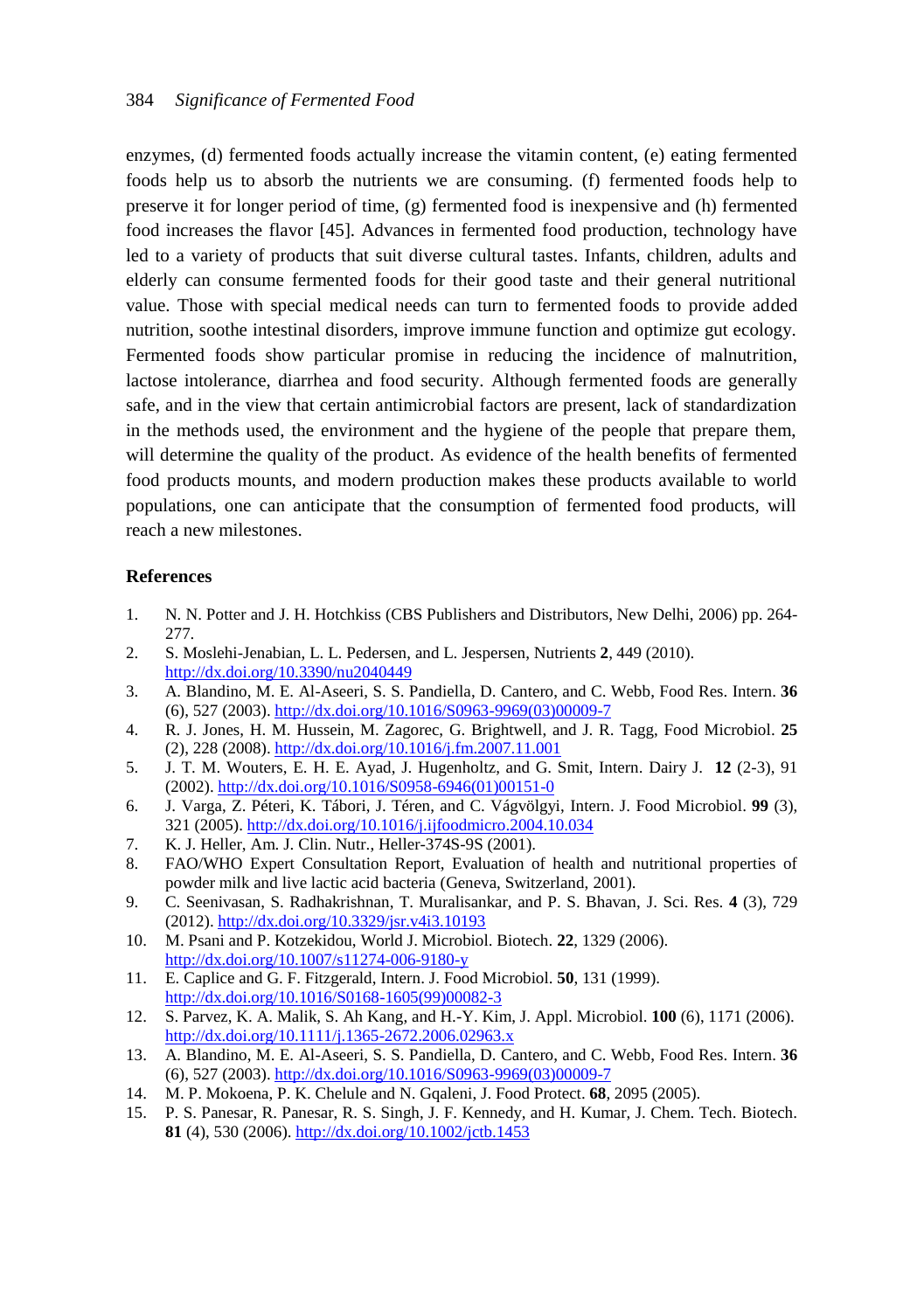- 16. L. Ebringer, M. Ferenčík, and J. Krajčovič, Folia Microbiol. **53** (5), 378 (2008). <http://dx.doi.org/10.1007/s12223-008-0059-1>
- 17. C. Schoen, D. Ernwiss, A. Schulz, D. Chema, J. Schweikart, D. Ernwiss, S. Schütt, and V. V. Baehr, Nutrition **25**, 499 (2009). <http://dx.doi.org/10.1016/j.nut.2008.10.022>
- 18. T. D. Klingberg, U. Lesnik, N. Arneborg, P. Raspor, and L. Jespersen, FEMS Yeast Res. **8**, 631 (2008). <http://dx.doi.org/10.1111/j.1567-1364.2008.00365.x>
- 19. A. Nazli, O. Chan, W. N. Dobson-Belaire, M. Ouellet, M. J. Tremblay, and S. D. Gray-Owen, Plos-Pathogens **6** (4), e1000852 (2010).<http://dx.doi.org/10.1371/journal.ppat.1000852>
- 20. D. Czerucka, S. Dahan, B. Mograbi, B. Rossi, and P. Rampal, Infect. Immun. **68**, 5998 (2000). <http://dx.doi.org/10.1128/IAI.68.10.5998-6004.2000>
- 21. S. B. Hjortmo, A. M. Hellstrom, and T. A. Andlid, FEMS Yeast Res., 8, 781-787 (2008). <http://dx.doi.org/10.1111/j.1567-1364.2008.00398.x>
- 22. G. Schatzmayr, F. Zehner, M. Taubel, D. Schatzmayr, A. Klimitsch, A. P. Loibner, and E. M. Binder, Mol. Nutr. Food Res. **50**, 543 (2006). <http://dx.doi.org/10.1002/mnfr.200500181>
- 23. J. F. Gregory, Adv. Food Nutr. Res. **33**, 1 (1989). [http://dx.doi.org/10.1016/S1043-4526\(08\)60126-6](http://dx.doi.org/10.1016/S1043-4526%2808%2960126-6)
- 24. Qualified Presumption of Safety of Micro-organisms in Food and Feed of Micro-organisms in Food and Feed, In the EFSA's 2nd Scientific Colloquium Report, European Food Safety Authority: Parma, Italy, (2005).
- 25. L. Jespersen, FEMS Yeast Res., 3, 191-200 (2003). [http://dx.doi.org/10.1016/S1567-1356\(02\)00185-X](http://dx.doi.org/10.1016/S1567-1356%2802%2900185-X)
- 26. F. Maugeri, and S. Hernalsteens, J. Mol. Catal. B Enzym. **49**, 43 (2007). <http://dx.doi.org/10.1016/j.molcatb.2007.08.001>
- 27. E. I. Psomas, D. J. Fletouris, E. Litopoulou-Tzanetaki, and N. Tzanetakis, J. Dairy Sci. **86**, 3416 (2003). [http://dx.doi.org/10.3168/jds.S0022-0302\(03\)73945-9](http://dx.doi.org/10.3168/jds.S0022-0302%2803%2973945-9)
- 28. G. Kogan, M. Pajtinka, M. Babincova, E. Miadokova, P. Rauko, D. Slamenova, and T. A. Korolenko, Minireview, Neoplasma **55**, 387 (2008).
- 29. M. Klimek, S. Wang, and A. Ogunkanmi, P. T, **34**, 313 (2009).
- 30. H. Kumura, Y. Tanoue, M. Tsukahara, T. Tanaka, and K. Shimazaki, J. Dairy Sci. **87**, 4050 (2004). [http://dx.doi.org/10.3168/jds.S0022-0302\(04\)73546-8](http://dx.doi.org/10.3168/jds.S0022-0302%2804%2973546-8)
- 31. G. H. Fleet, and R. Balia, *In*: Yeasts in Food and Beverages, A. Querol, and G. H. Fleet Eds.; (Springer-Verlag, Berlin, Germany, 2006) Vol. 2, Chap. 12, pp. 381-398. [http://dx.doi.org/10.1007/978-3-540-28398-0\\_12](http://dx.doi.org/10.1007/978-3-540-28398-0_12)
- 32. J. D. Patring, J. A. Jastrebova, S. B. Hjortmo, T. A. Andlid, and I. M. Jagerstad, J. Agric. Food Chem. **53**, 2406 (2005). <http://dx.doi.org/10.1021/jf048083g>
- 33. S. [Moslehi-Jenabian,](http://www.ncbi.nlm.nih.gov/pubmed/?term=Moslehi-Jenabian%20S%5Bauth%5D) L. L. [Pedersen,](http://www.ncbi.nlm.nih.gov/pubmed/?term=Pedersen%20LL%5Bauth%5D) and L. [Jespersen,](http://www.ncbi.nlm.nih.gov/pubmed/?term=Jespersen%20L%5Bauth%5D) Nutrients **2** (4), 449 (2010). <http://dx.doi.org/10.3390/nu2040449>
- 34. H. W. Lopez, F. Leenhardt, C. Coudray, and C. Remesy, Int. J. Food Sci. Technol. **37**, 727 (2002). <http://dx.doi.org/10.1046/j.1365-2621.2002.00618.x>
- 35. HeartStar Herbs, Nutrapathic Clinic, [http://www.heartstarherbs.com/Article%20-](http://www.heartstarherbs.com/Article%20-Health%20Benefits%20of%20Fermented%20Foods.pdf) [Health%20Benefits%20of%20Fermented%20Foods.pdf](http://www.heartstarherbs.com/Article%20-Health%20Benefits%20of%20Fermented%20Foods.pdf)
- 36. D. N. Gandhi, *In*: S. S. Marwaha and J. K. Arora, Eds., Food Processing: Biotechnological Applications (Asiatech Publishers Inc., New Delhi, 2000) pp. 209-220.
- 37. P. S. Panesar, Food Nutrit. Sci. (JASMI) **2**, 47 (2011). <http://dx.doi.org/10.4236/fns.2011.21006>
- 38. A. [Hosono,](http://www.journalofdairyscience.org/article/S0022-0302%2886%2980662-2/abstract) T. [Kashina,](http://www.journalofdairyscience.org/article/S0022-0302%2886%2980662-2/abstract) and T. [Kada,](http://www.journalofdairyscience.org/article/S0022-0302%2886%2980662-2/abstract) J. Dairy Sci. **69** (9), 2237 (1986). [http://dx.doi.org/10.3168/jds.S0022-0302\(86\)80662-2](http://dx.doi.org/10.3168/jds.S0022-0302%2886%2980662-2)
- 39. M. [Maeno,](http://www.sciencedirect.com/science/article/pii/S0022030296764871) N. [Yamamoto,](http://www.sciencedirect.com/science/article/pii/S0022030296764871) and T. [Takano,](http://www.sciencedirect.com/science/article/pii/S0022030296764871) J. Dairy Sci. **79** (8), 1316 (1996). [http://dx.doi.org/10.3168/jds.S0022-0302\(96\)76487-1](http://dx.doi.org/10.3168/jds.S0022-0302%2896%2976487-1)
- 40. K. K. Grunewald, J. Food Sci. 47 (6), 2078 (1992). <http://dx.doi.org/10.1111/j.1365-2621.1982.tb12955.x>
- 41. E. Marshall and D. Mejia, FAO Diversification booklets **21** (2011).